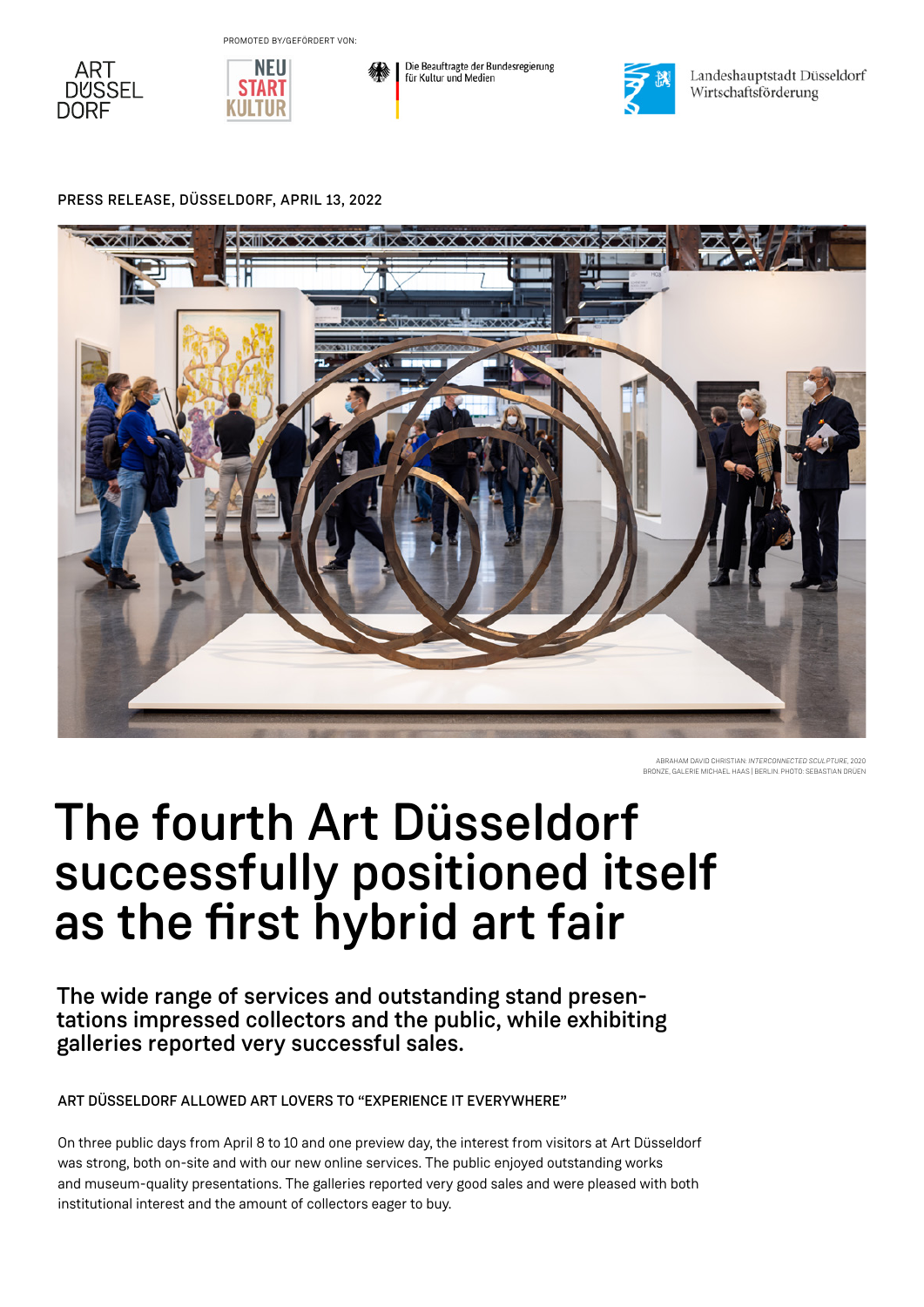

*"As a venue with first-class presentation of important contemporary positions and carefully curated booths paired with new online services, Art Düsseldorf has confirmed its success. The result is very good sales and good contacts with new collectors and institutions"* FAIR DIRECTOR WALTER GEHLEN

## The fair achieved a positive balance:

19,000 visitors came to Areal Böhler 50 professional art guides

showed visitors around the fair via virtual live streaming

4,000 online visitors took advantage of this livestreamed service

The digital innovations were met with very positive feedback from the galleries. "The hybrid fair is a good idea and will continue to establish itself. In view of uncertainties about how the market will develop in Asia and other regions of the world, the concept is absolutely viable for the future," says Thomas Krinzinger from Vienna.

Art Düsseldorf was able to meet its claim of offering exhibitors a successful platform for their business, despite challenging circumstances.

In the coming months, artworks can still be purchased via the online shop at [www.art-dus.de](http://www.art-dus.de)

### GALLERIES IMPRESSED WITH WELL-CHOSEN CONTEMPORARY POSITIONS

84 exhibitors\* focused on both young contemporary artists\* and rediscovered positions. With a total of 26 new entries, including numerous galleries from Frankfurt a/M, Munich, Berlin, and the Rhineland, German galleries occupied a majority and represented a top segment of the contemporary art market. In addition, numerous galleries from Austria, some from Switzerland, Luxembourg, and selected global players exhibited at the fair.

The next Art Düsseldorf will take place from March 30—April 2, 2023.